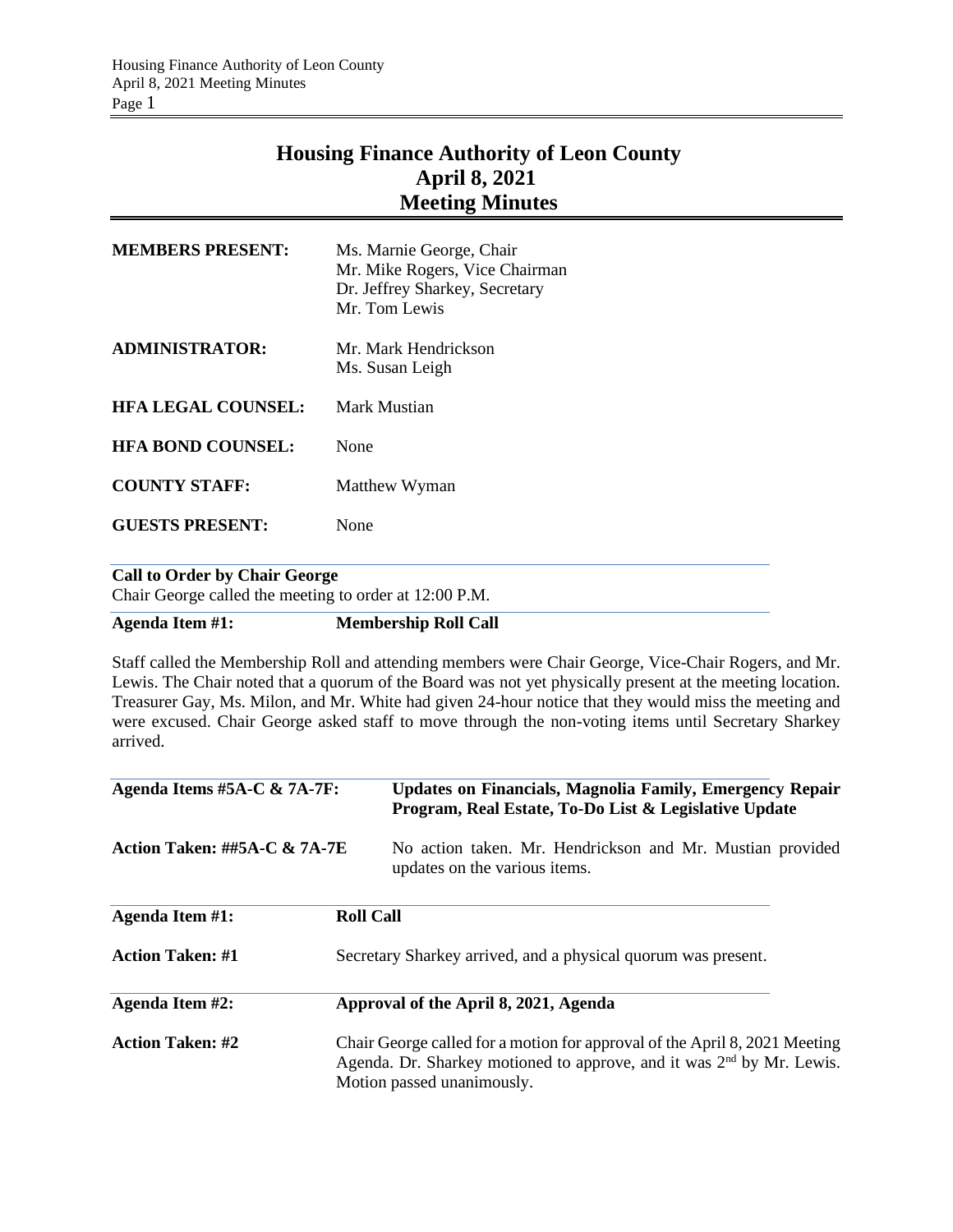| Agenda Item #3:                           | Approval of the December 10, 2020 Minutes & March 11, 2021<br><b>Minutes</b>                                                                                                                                                                  |  |  |
|-------------------------------------------|-----------------------------------------------------------------------------------------------------------------------------------------------------------------------------------------------------------------------------------------------|--|--|
| <b>Action Taken: #3</b>                   | Chair George called for a motion for approval of December 10, 2020 and<br>March 11, 2021 Minutes. Dr. Sharkey motioned to approve, and it was 2 <sup>nd</sup><br>by Mr. Lewis. Motion passed unanimously.                                     |  |  |
| <b>Agenda Item #4</b>                     | <b>Public Comment</b>                                                                                                                                                                                                                         |  |  |
| There was no public comment.              |                                                                                                                                                                                                                                               |  |  |
| <b>Action Taken: #4</b>                   | No action taken                                                                                                                                                                                                                               |  |  |
| <b>Agenda Items #5A-5C</b>                | <b>Financial Reports, Budget &amp; Expenditure Approvals</b>                                                                                                                                                                                  |  |  |
|                                           | Mr. Hendrickson presented the Financial Reports, including the March 31 balance sheet, year-to-date<br>expenditures and income, the backup materials, and the proposed expenditure and debit card approvals.                                  |  |  |
| <b>Action Taken:</b>                      |                                                                                                                                                                                                                                               |  |  |
| 5A, 5B, & 5C                              | Dr. Sharkey motioned to accept the March 31, 2021 Financial Statement,<br>the Income and Expense Report, and the proposed Expenditure and Debit<br>Card Approval List, and it was 2 <sup>nd</sup> by Mr. Lewis. Motion passed<br>unanimously. |  |  |
| <b>Agenda Items #6</b>                    | <b>County Update</b>                                                                                                                                                                                                                          |  |  |
| Agreement between the HFA and the County. | Mr. Hendrickson, Mr. Mustian and Mr. Wyman updated the Board on the proposed new Interlocal                                                                                                                                                   |  |  |
| <b>Action Taken: #6</b>                   | Mr. Lewis motioned to approve proposed Interlocal Agreement, and it was<br>2 <sup>nd</sup> by Dr. Sharkey. Motion passed unanimously.                                                                                                         |  |  |
| <b>Agenda Item #7D:</b>                   | <b>Legal Update</b>                                                                                                                                                                                                                           |  |  |
| was in the HFA's name.                    | Mr. Mustian explained the need for a release on an old DPA loan that was funded with County funds, but                                                                                                                                        |  |  |
| <b>Action Taken #7D:</b>                  | Dr. Sharkey motioned that the Board approve the lien release and it was<br>2 <sup>nd</sup> by Mr. Rogers. Motion passed unanimously.                                                                                                          |  |  |
|                                           | Mr. Lewis motioned that the Board delegate to the Chair with the approval<br>of counsel the approval of any additional similar lien releases, and it was<br>2 <sup>nd</sup> by Mr. Rogers. Motion passed unanimously.                         |  |  |
|                                           |                                                                                                                                                                                                                                               |  |  |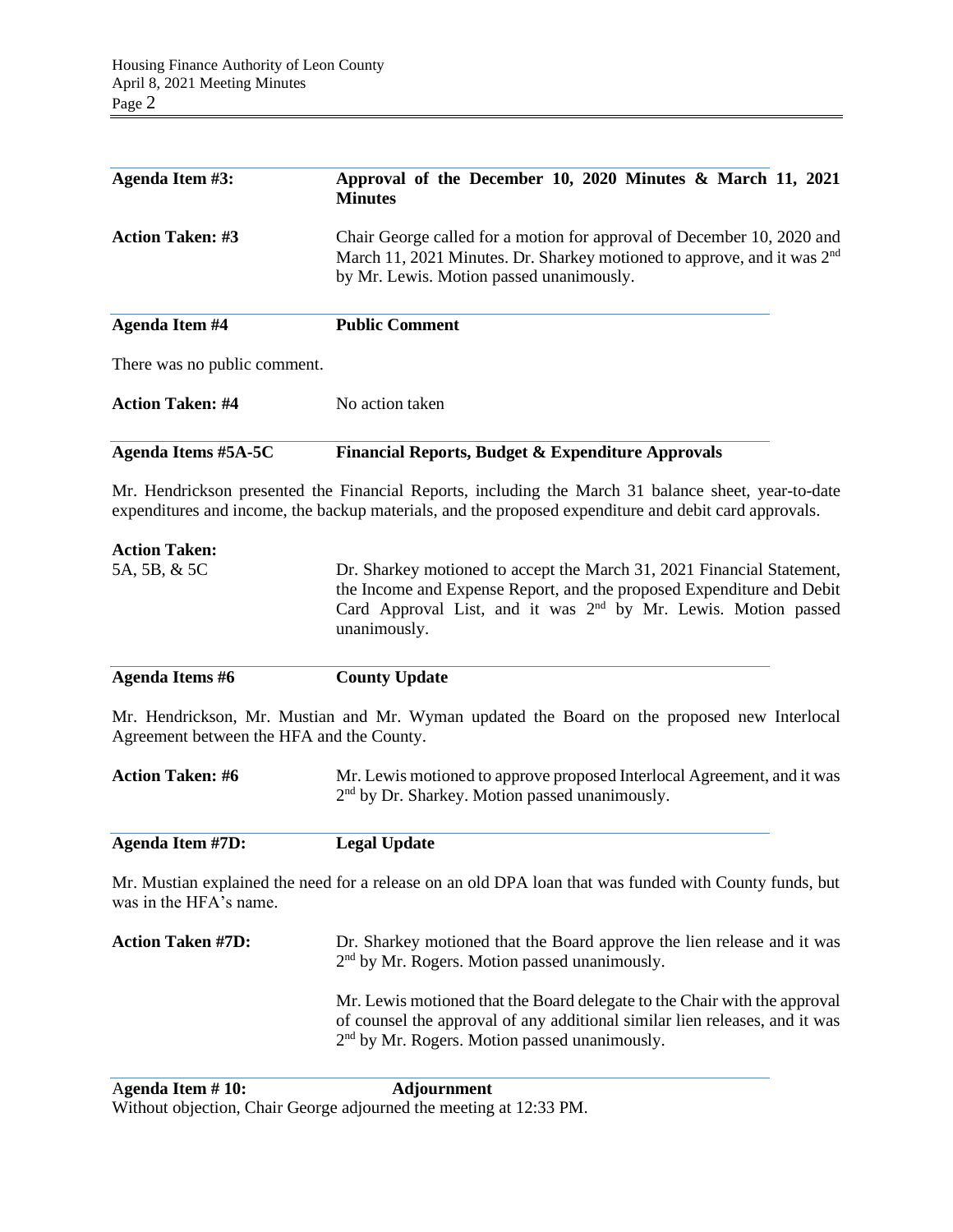\_\_\_\_\_\_\_\_\_\_\_\_\_\_\_\_\_\_\_\_\_\_\_\_\_\_\_\_\_\_\_ \_\_\_\_\_\_\_\_\_\_\_\_\_\_\_\_\_\_\_\_\_\_\_\_\_\_\_\_\_\_\_\_\_\_\_ Marnie George, Chair Jeffrey Sharkey, Secretary Date:

Expenditure Approvals

|            |                                      |                         |                         | \$                                |
|------------|--------------------------------------|-------------------------|-------------------------|-----------------------------------|
| <b>EFT</b> | The Hendrickson Company              | <b>Administrator</b>    | 2/11/2021               | 4,000.00                          |
|            |                                      |                         |                         |                                   |
|            |                                      |                         | 2-15-21 to 3-14-        | \$                                |
|            | The Hendrickson Company              | Administrator           | 21                      | 4,000.00                          |
|            |                                      |                         |                         |                                   |
|            |                                      |                         |                         | \$                                |
| <b>EFT</b> | The Hendrickson Company              | Administrator           | 3/11/2021               | 4,000.00                          |
|            |                                      |                         |                         |                                   |
|            | The Hendrickson Company              | Administrator           | 3-15-21 to 4-14-<br>21  | \$<br>4,000.00                    |
|            |                                      |                         |                         |                                   |
|            |                                      |                         |                         | \$                                |
| <b>EFT</b> | The Hendrickson Company              | Administrator           | 3/11/2021               | 4,000.00                          |
|            |                                      |                         |                         |                                   |
|            |                                      |                         | 12-2-20 to 1-19-        | \$                                |
|            | Nabors Giblin & Nickerson            | Legal                   | 21                      | 420.00                            |
|            |                                      |                         |                         |                                   |
|            |                                      |                         |                         | \$                                |
| <b>EFT</b> | <b>Nabors Giblin &amp; Nickerson</b> | Legal                   | 2/11/2021               | 420.00                            |
|            |                                      |                         |                         |                                   |
|            | Nabors Giblin & Nickerson            | Legal                   | 11-5-20 to 11-30-<br>20 | $\overline{\mathsf{S}}$<br>425.00 |
|            |                                      |                         |                         |                                   |
|            |                                      |                         |                         | \$                                |
| <b>EFT</b> | <b>Nabors Giblin &amp; Nickerson</b> | Legal                   | 1/14/2021               | 425.00                            |
|            |                                      |                         |                         |                                   |
|            |                                      |                         |                         | \$                                |
|            | Nabors Giblin & Nickerson            | Legal                   | 2-1-21 to 2-28-21       | 62.50                             |
|            |                                      |                         |                         |                                   |
|            |                                      |                         |                         | \$                                |
| <b>EFT</b> | Nabors Giblin & Nickerson            | Legal                   | 3/11/2021               | 62.50                             |
|            |                                      |                         |                         |                                   |
|            | Nabors Giblin & Nickerson            | Legal                   | 2-22-21 to 3-11-<br>21  | \$<br>287.50                      |
|            |                                      |                         |                         |                                   |
|            |                                      |                         |                         | \$                                |
| <b>EFT</b> | <b>Nabors Giblin &amp; Nickerson</b> | Legal                   | 4/8/2021                | 287.50                            |
|            |                                      |                         |                         |                                   |
|            | Leon County                          | <b>Emergency Repair</b> |                         |                                   |
|            |                                      |                         |                         |                                   |
|            |                                      |                         |                         |                                   |
|            | <b>Leon County</b>                   | <b>Emergency Repair</b> |                         |                                   |